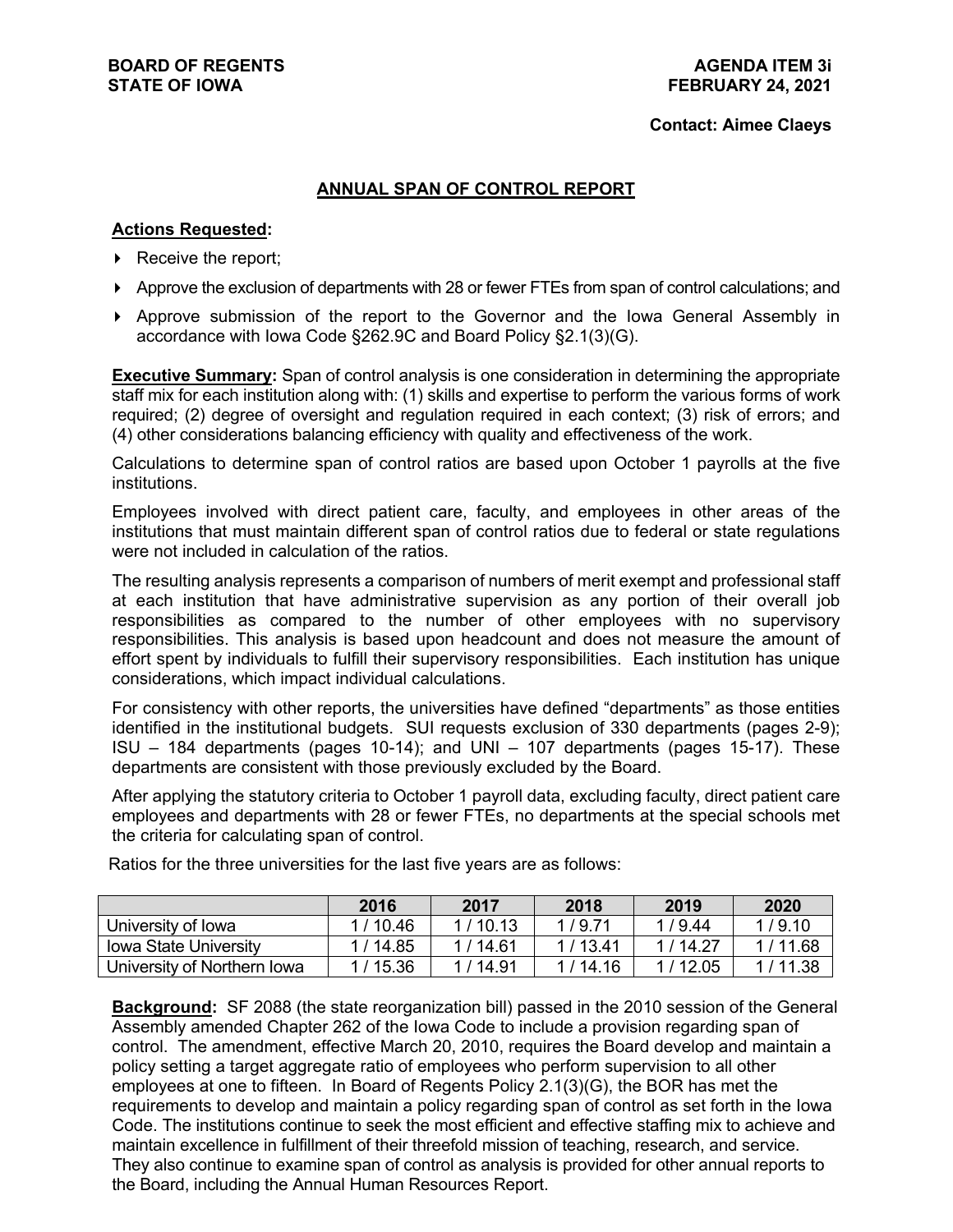#### **UNIVERSITY OF IOWA Departments with 28 or Fewer FTEs**

Access Services/Library Accounting/Tippie College of Business Accounts Payable & Travel/VP Finance & Operations Acquisitions/Library Administration/Center for Disabilities & Development Administration/Library Administration/Student Health and Wellness Administration/VP Medical Affairs Aerospace Studies/University College Air & Mobile Critical Care/UIHC Ambulatory Care Clinic/Psychiatric Hospital American Studies/College of Liberal Arts & Sciences Anthropology/College of Liberal Arts & Sciences Art & Art History/College of Liberal Arts & Sciences Art Museum/Office of the Provost Assessment/Office of the Provost Associate VP Finance and CFO, UIHC/VP Medical Affairs Athletic Trainer Positions/Carver College of Medicine Athletics Facility/Athletics Banquets and Catering/Student Life Belin-Blank Intnl Center/College of Education Biocatalysis/Bioprocessing Center/VP Research Biochemistry/Carver College of Medicine Bioengineering/UIHC Biomedical Engineering/College of Engineering Biostatistics/College of Public Health BioVentures Center/Oakdale Campus Branch Libraries/Library Broadcasting Services/VP External Relations Business Administration-College/Tippie College of Business Business Administration-Undergraduate/Tippie College of Business Business Managers Office/VP Finance & Operations Business Office/VP Finance & Operations Business Services Administration/VP Finance & Operations Campus Dining Administration/Student Life Campus Dining Operations/Student Life Cancer Center Support Administration/UIHC Capital Management/UIHC Care Coordination Division/UIHC Career Center/Office of the Provost Cataloging/Library Catlett Marketplace/Student Life CDD Scheduling/Center for Disabilities & Development

CDD State & Community Projects/Center for Disabilities & Development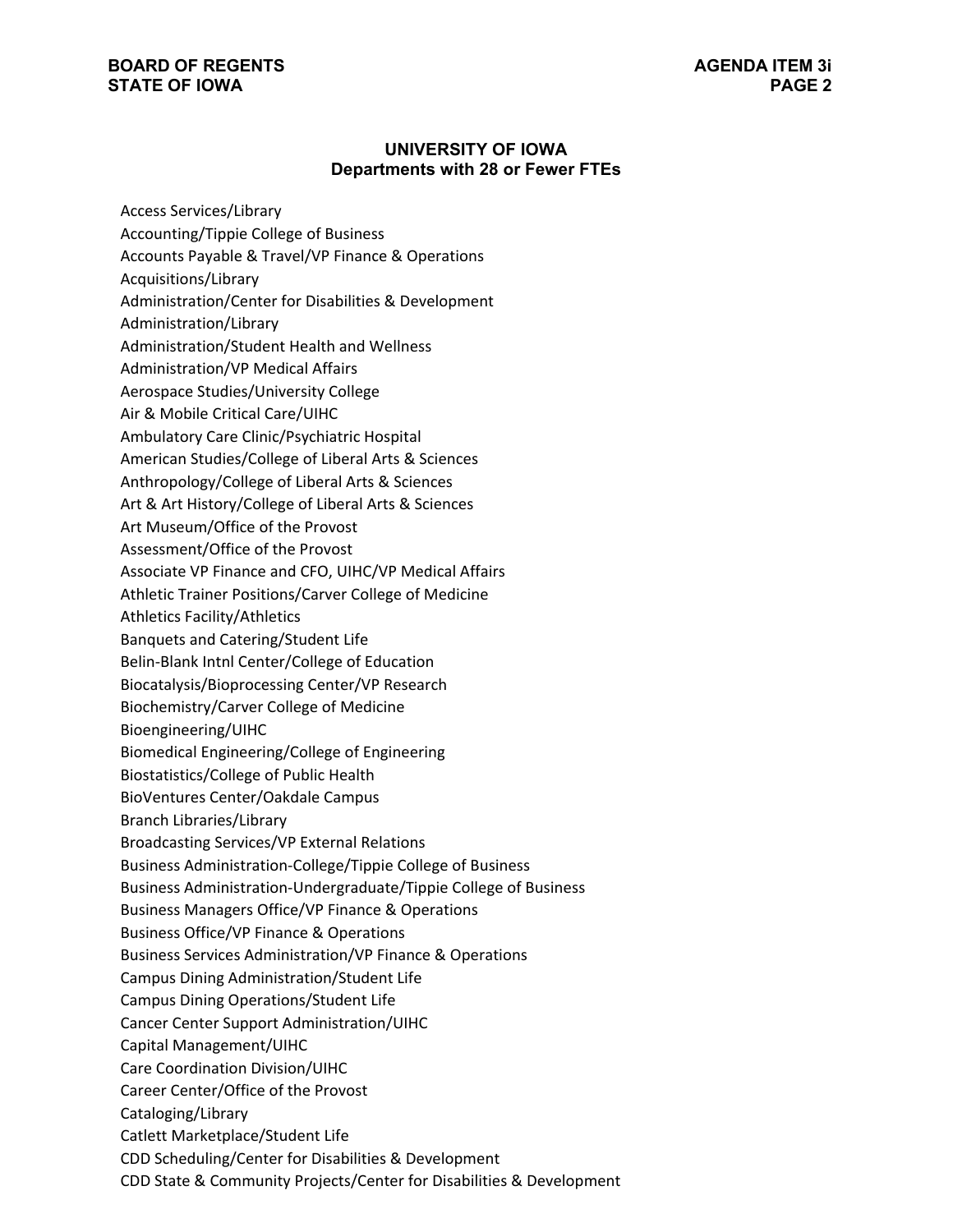Center Bioinformatics Comput Biology/College of Engineering Center for Advanced Studies In Measures & Assess/College of Education Center for Diversity and Enrichment/Office of the Provost Center for Public Health Statistics/College of Public Health Center for Student Involvement and Leadership/Student Life Central Control Hygienic Lab/University Hygienic Lab Central Control/Center for Disabilities & Development Central Mail System/VP Finance & Operations Centralized Transcription Services/UIHC Chemical & Biochemical Engineering/College of Engineering Chemistry/College of Liberal Arts & Sciences Chief Diversity Office/Office of the Provost Chief Medical Officer/UIHC CHSC Per Patient per month/Spec Child Health Services-M&R Civil-Environmental Engineering/College of Engineering Classics/College of Liberal Arts & Sciences Clinical Staff Office/UIHC Clinics/Student Health and Wellness Communication Sciences and Disorders/College of Liberal Arts & Sciences Communication Studies/College of Liberal Arts & Sciences Community & Behavioral Health/College of Public Health Computer Science/College of Liberal Arts & Sciences Conferences/University College Consultation & Res Med Educ/Carver College of Medicine Continuing Education/Carver College of Medicine Contracts & Assignments/Student Life Core Research Facilities/VP Research Creative Writing/College of Liberal Arts & Sciences C-Stores/Student Life Ctr for Child Hlth Impr Innov/Spec Child Health Services-M&R CTR Health Effect of Environment/VP Research Dance/College of Liberal Arts & Sciences Dean of Students/Student Life Dental Research/College of Dentistry Dentistry Administration/College of Dentistry Dentistry/UIHC Dermatology/Carver College of Medicine Dermatology/UIHC Des Moines Pgms/University College Diabetes Research Center/Carver College of Medicine Digital Studio/Library Division of Performing Arts/College of Liberal Arts & Sciences Documentation & Coding/UIHC Earth and Environmental Sciences/College of Liberal Arts & Sciences Educ Policy & Leadership Studies/College of Education Education Administration/College of Education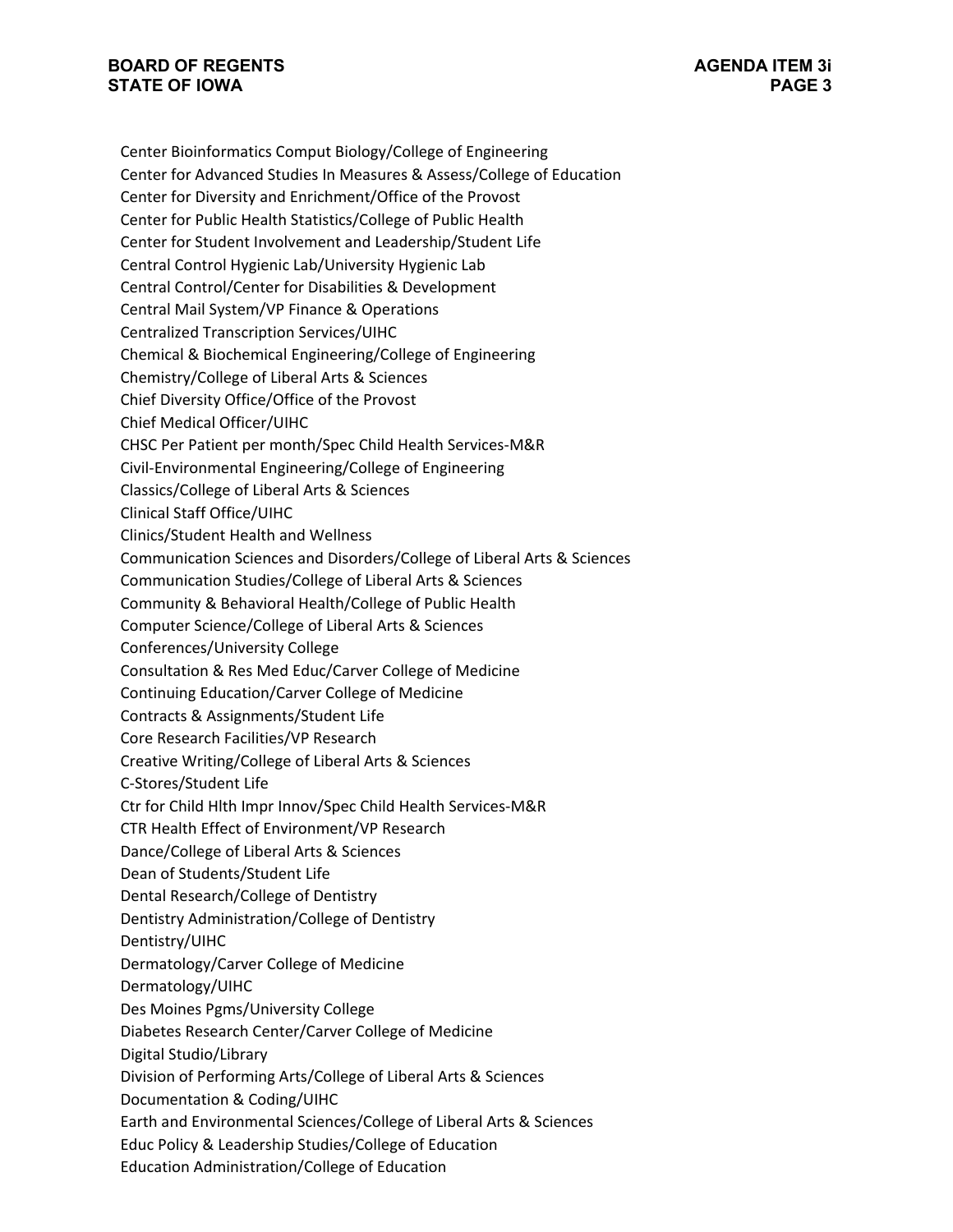Electrical-Computer Engineering/College of Engineering Emerg Med/UIHC Emergency Medicine/Carver College of Medicine EMSLRC/UIHC Endodontics/College of Dentistry Engineering Administration/College of Engineering Engineering Computer Network/College of Engineering Engineering Electronics Shop/College of Engineering Engineering Mechanical Shop/College of Engineering English as Second Language/College of Liberal Arts & Sciences English/College of Liberal Arts & Sciences Environmental Health and Safety/VP Research Equal Opportunity and Diversity/Office of the Provost Ethnic Inclusion/Graduate College Evaluation & Assessment Center/College of Education Facilities Administration/Student Life Facilities Management/VP Finance & Operations Facilities Management-GEF/VP Finance & Operations Facilities Management-Inventory/VP Finance & Operations Facilities Management-Surplus/VP Finance & Operations Facility Services Admin/UIHC Family Dentistry/College of Dentistry Finance & University Services/VP Finance & Operations Finance/Tippie College of Business FM Bus & Fin Svcs/VP Finance & Operations FM Oakdale/VP Finance & Operations FM Utilities/VP Finance & Operations Food & Nutrition Services/Psychiatric Hospital General Counsel/Office of the General Counsel Geographical and Sustainability Sciences/College of Liberal Arts & Sciences Global Region Environmental Research Center/VP Research Governmental Relations/VP External Relations Graduate College Administration/Graduate College Graduate Medical Education/UIHC Grants & Contracts/Spec Child Health Services-M&R Grounds/UIHC Guest Services/UIHC Guest Services-info desk/UIHC Hancher/VP External Relations Hardin Library/Library Health and Human Physiology/College of Liberal Arts & Sciences Health Information Management/Psychiatric Hospital Health Management & Policy/College of Public Health Heart and Vascular Center/Carver College of Medicine History/College of Liberal Arts & Sciences Honors Program/University College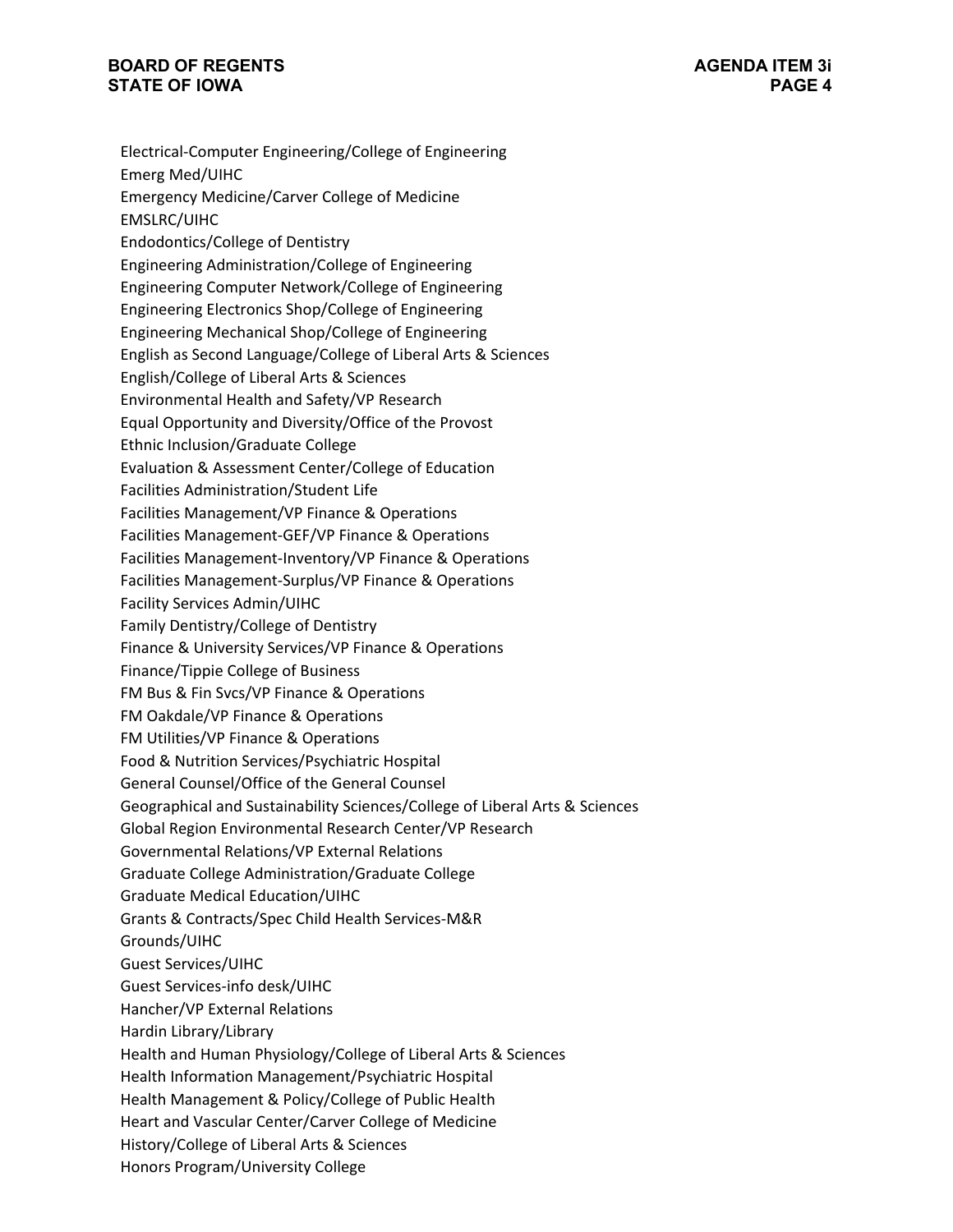Hospital Based Programs/Carver College of Medicine Hospital Dentistry/College of Dentistry Housekeeping & Grounds/Center for Disabilities & Development Housekeeping & Grounds/Psychiatric Hospital HSS-Scholarly Impact-UE/Library Human Subjects/IRB Office/VP Research Hygienic Laboratory-Administration/University Hygienic Lab Hygienic Laboratory-REC/Acctg/University Hygienic Lab ICTS - Administration/Inst for Clinical and Translational Science ICTS - Clinical Research Resources/Inst for Clinical and Translational Science ICTS - CTRO Cost Recovery /Inst for Clinical and Translational Science ICTS - Design Biostat and Ethics/Inst for Clinical and Translational Science ICTS - Education/Inst for Clinical and Translational Science ICTS - Informatics/Inst for Clinical and Translational Science Industrial Engineering/College of Engineering Inst for Vision Research/Carver College of Medicine Institute for Human Genetics/Carver College of Medicine Institute for Public Health Practice/College of Public Health Interdepartmental Programs/Tippie College of Business Interdisciplinary Programs/College of Liberal Arts & Sciences Interdisciplinary Programs/Graduate College Internal Audit/Office of the President Internal Medicine/UIHC International Writing/Graduate College Iowa Institute for Public Health Research & Policy (IIPHRP)/College of Public Health Iowa Reading Research Center/College of Education Iowa Testing Programs/College of Education IRL-Anesthesia/Iowa River Landing IRL-Dermatology/Iowa River Landing IRL-Diabetes Management/Iowa River Landing IRL-East Neurology/Iowa River Landing IRL-Engineering Services/Iowa River Landing IRL-ESS & Guest Services/Iowa River Landing IRL-Family Medicine/Iowa River Landing IRL-Gastroenterology/Iowa River Landing IRL-General Internal Medicine/Iowa River Landing IRL-General Pediatrics/Iowa River Landing IRL-Hospital Based Clinics/Iowa River Landing IRL-Materials Services/Iowa River Landing IRL-Ophthalmology/Iowa River Landing IRL-Orthopaedic Clinic/Iowa River Landing IRL-Otolaryngology/Iowa River Landing IRL-Pathology/Iowa River Landing IRL-Pediatrics Speciality/Iowa River Landing IRL-Pharmacy/Iowa River Landing IRL-Procedure Suite/Iowa River Landing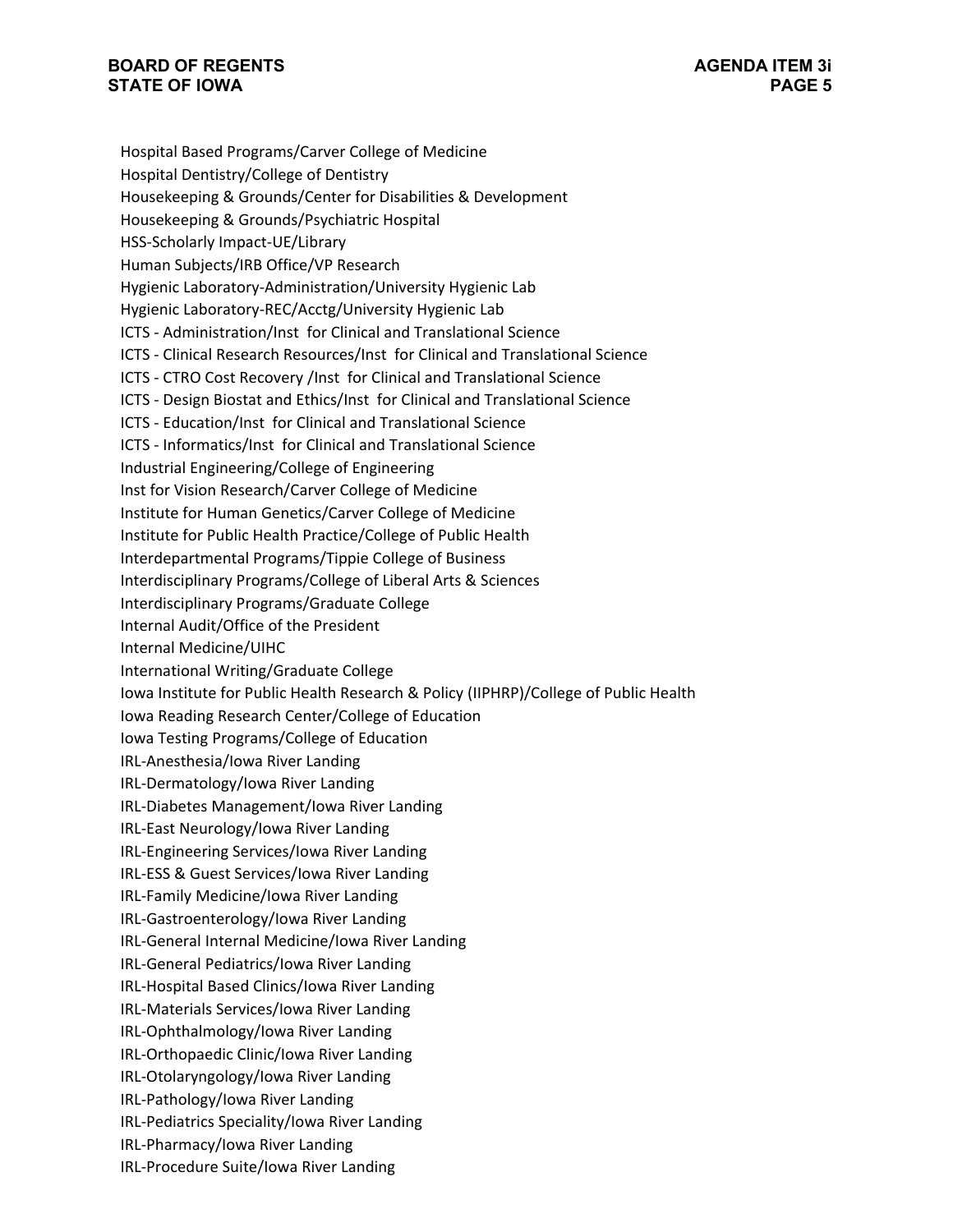IRL-Radiology/Iowa River Landing IRL-Urology/Iowa River Landing IRL-Women's Wellness/Iowa River Landing ITS-CIO Office/Information Technology ITS-Research Services/Information Technology ITS-Security Office/Information Technology Journalism & Mass Communication/College of Liberal Arts & Sciences Laboratory/Student Health and Wellness Lakeside/University College Law Library/College of Law Law, Labor Center/College of Law Law,HP & Disability Center/College of Law Law-Central Admin,Facilities/College of Law Law-Faculty/College of Law Law-Iowa Nonprofit Resource Center/College of Law Law-Student Services Programs/College of Law Learning Resource Center/College of Education Level 1 Trauma Program/UIHC Library & Information Science/Graduate College Library Administration & General/Library Library IT/Library Mail Room/UIHC Management and Entrepreneurship/Tippie College of Business Marketing/Tippie College of Business Material Management/VP Finance & Operations Material Services, Central Steralizing/Iowa River Landing Material Services/UIHC Mathematics/College of Liberal Arts & Sciences Mechanical Engineering/College of Engineering Medical Ethics/Carver College of Medicine Medical Instruments/UIHC Military Science/University College MISSE/Student Life Molecular Physiology & Biophysics/Carver College of Medicine Music/College of Liberal Arts & Sciences Neurology/UIHC Neuroscience and Pharmacology/Carver College of Medicine Neuroscience Institute/Carver College of Medicine Neurosurgery HR/UIHC Neurosurgery/Carver College of Medicine Non-Hospital Units/UIHC Nursing Administration & General/College of Nursing Nursing/Student Health and Wellness Obermann Center For Advanced Studies/VP Research Ob-Gyn/UIHC

Obstetrics & Gynecology/UIHC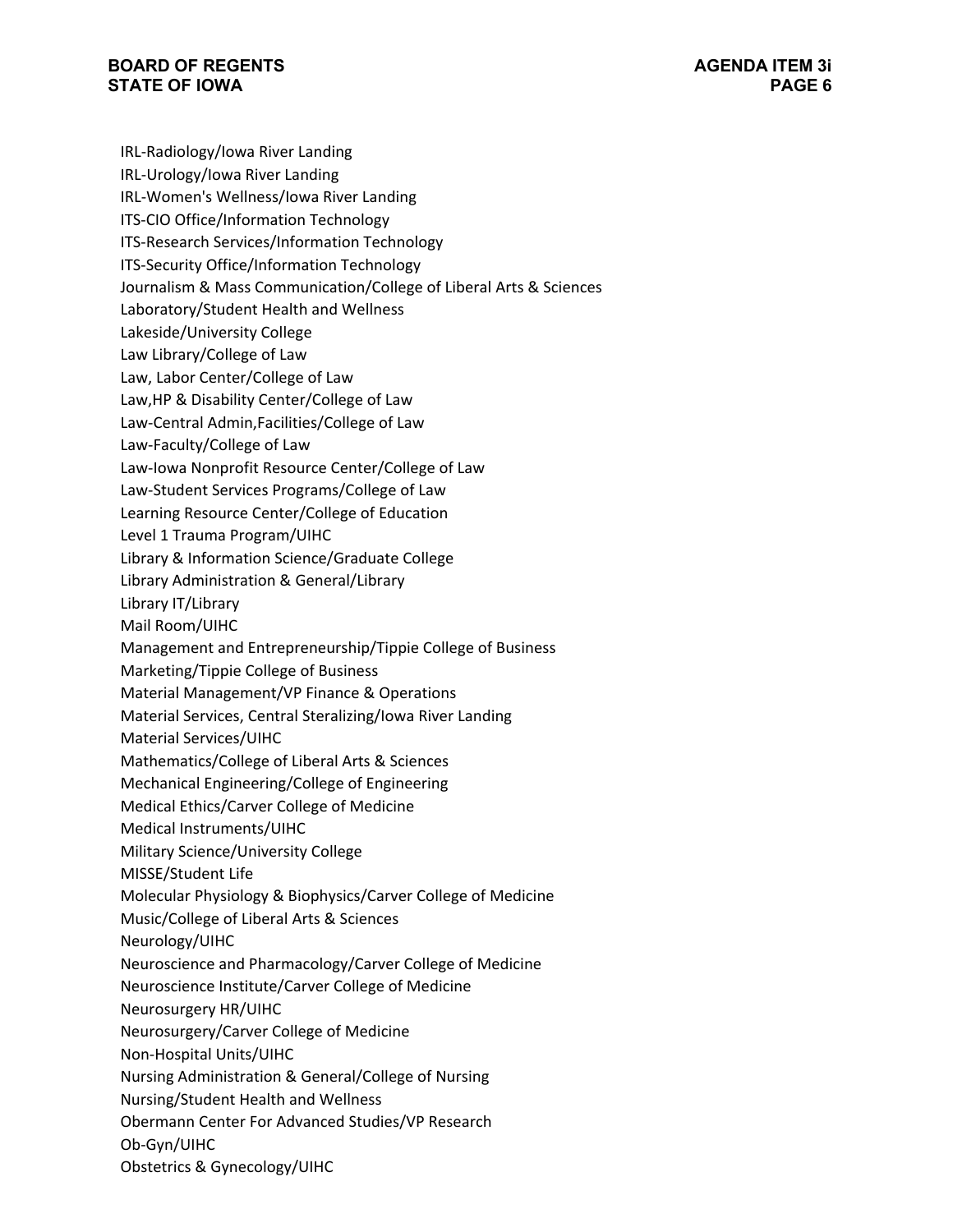- Occupational Therapy/Center for Disabilities & Development
- Ofc of Statewide Clinical Educ Prog/Carver College of Medicine
- Off Campus Admin/UIHC
- Off Campus Specialty Clinic/UIHC
- Office of Management & Business Development/Tippie College of Business
- Office of Student Services/College of Education
- Office of the IACUC/VP Research
- Office of Transparency/VP External Relations
- Operative Dentistry/College of Dentistry
- Oral & Maxillofacial Surgery/College of Dentistry
- Oral Path,Radiology&Medicine/College of Dentistry
- Organizational Development/Human Resources
- Orthodontics/College of Dentistry
- OSMRC/Student Life
- Outreach and Engagement/Office of the Provost
- Outreach Clinics/UIHC Affiliates
- Pastoral Services/UIHC
- Patient Financial Services/Psychiatric Hospital
- Patient Library/UIHC
- Patient Representatives/UIHC
- Payor Relations/VP Medical Affairs
- Pediatric Dentistry/College of Dentistry
- Pediatrics/UIHC
- Pentacrest Museums/VP Research
- Periodontics/College of Dentistry
- Pharmaceutical Sciences and Experimental Therapeutics/College of Pharmacy
- Pharmacy Practice and Science/College of Pharmacy
- Pharmacy/College of Pharmacy
- Philosophy/College of Liberal Arts & Sciences
- Physical Therapy & Rehab Science/Carver College of Medicine
- Physician Assistant/Carver College of Medicine
- Plant Operation & Maintenance/Psychiatric Hospital
- Political Science/College of Liberal Arts & Sciences
- Ponseti International/Carver College of Medicine
- Preservation/Library
- President/Office of the President
- Preventive & Community Dentistry/College of Dentistry
- Printing Department Services/VP Finance & Operations
- Production Units/College of Liberal Arts & Sciences
- Project Art/UIHC
- Prosthodontics/College of Dentistry
- Provost Office Administration/Office of the Provost
- Psych & Quant Foundations/College of Education
- Psychology/Center for Disabilities & Development
- Public Health Administration/College of Public Health
- Public Policy Center/VP Research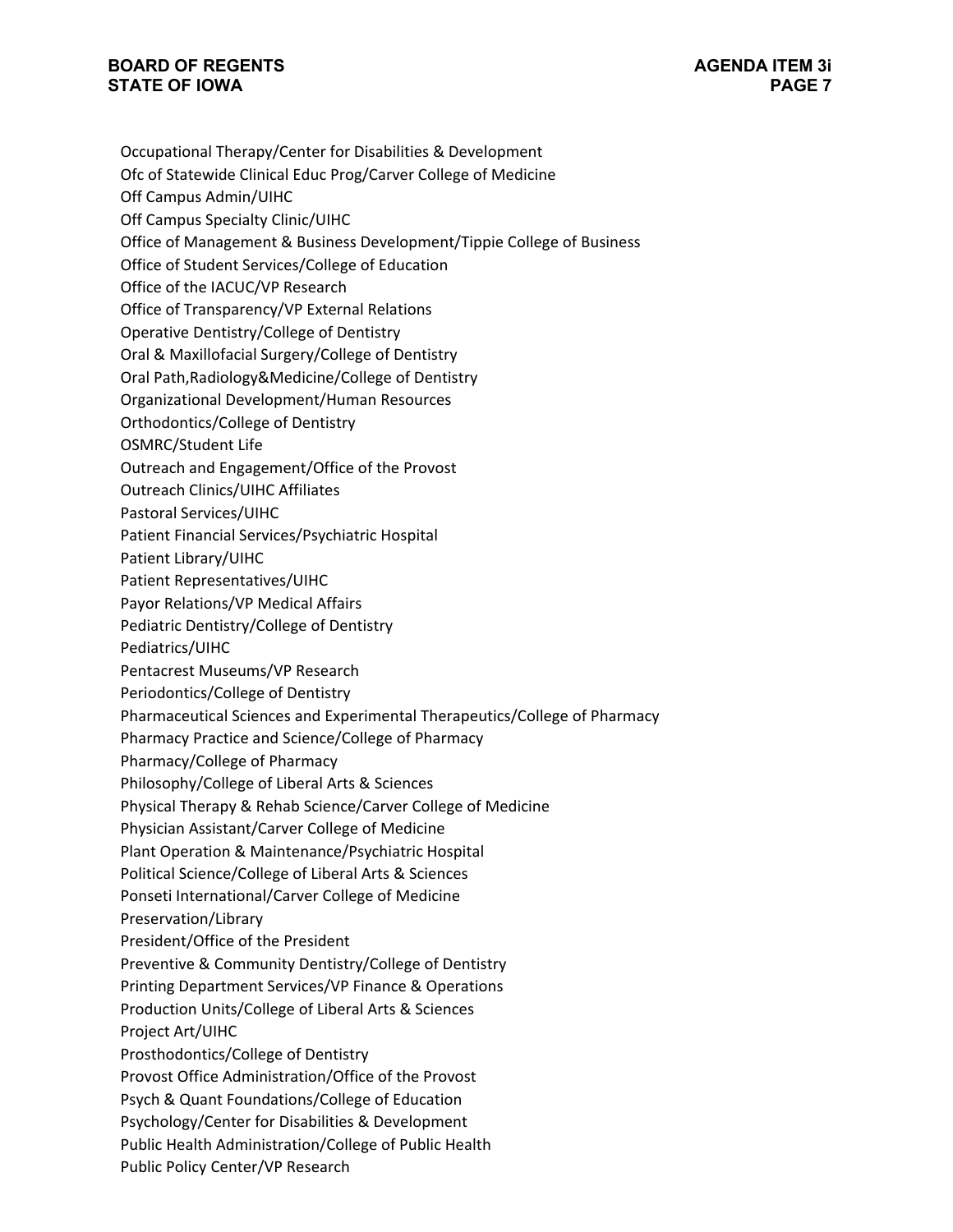- Purchasing/VP Finance & Operations
- Quick Care Administration/UIHC
- Radiation Oncology/Carver College of Medicine
- Radiation Oncology/UIHC
- Rape Victim Advocacy Program/Student Life
- Regents Innovation Fund/VP External Relations
- Rehab Therapy/UIHC
- Religion/College of Liberal Arts & Sciences
- Research Administration/VP Research
- Research Department/College of Nursing
- Research Development/VP Research
- Residence Hall Maintenance/Student Life
- Residence Life/Student Life
- Respiratory Care/UIHC
- Retail Operations/Student Life
- Rhetoric/College of Liberal Arts & Sciences
- Risk Management Office/VP Finance & Operations
- School of Planning and Public Affairs/Graduate College
- Social Work/College of Liberal Arts & Sciences
- Sociology and Criminology/College of Liberal Arts & Sciences
- Spanish & Portuguese/College of Liberal Arts & Sciences
- Special Collections/Library
- State Archaeologist/VP Research
- Statistics & Actuarial Science/College of Liberal Arts & Sciences
- Stead Technology Services Group/Tippie College of Business
- Student Disability Services/Student Life
- Student Organizations/Student Life
- Surgery/UIHC
- Talent/Human Resources
- Teaching and Learning/College of Education
- Training & Project Services/Center for Disabilities & Development
- Treasury Operations/VP Finance & Operations
- UHC Clinics/Center for Disabilities & Development
- UI Press Office Operations/Graduate College
- UI REACH/College of Education
- UI Ventures Operations/VP External Relations
- UIHC & FPP Outreach-Administration/UIHC Affiliates
- UIHC Compliance Office/UIHC
- UIHC Otolaryngology/UIHC
- UIHC Urology/UIHC
- UIHF Revenue & Decision Supp/VP Medical Affairs
- UIRF Operations/VP Research
- University College/University College
- University Communication and Marketing/VP External Relations
- University Counseling/Student Life
- University Creative Services/VP External Relations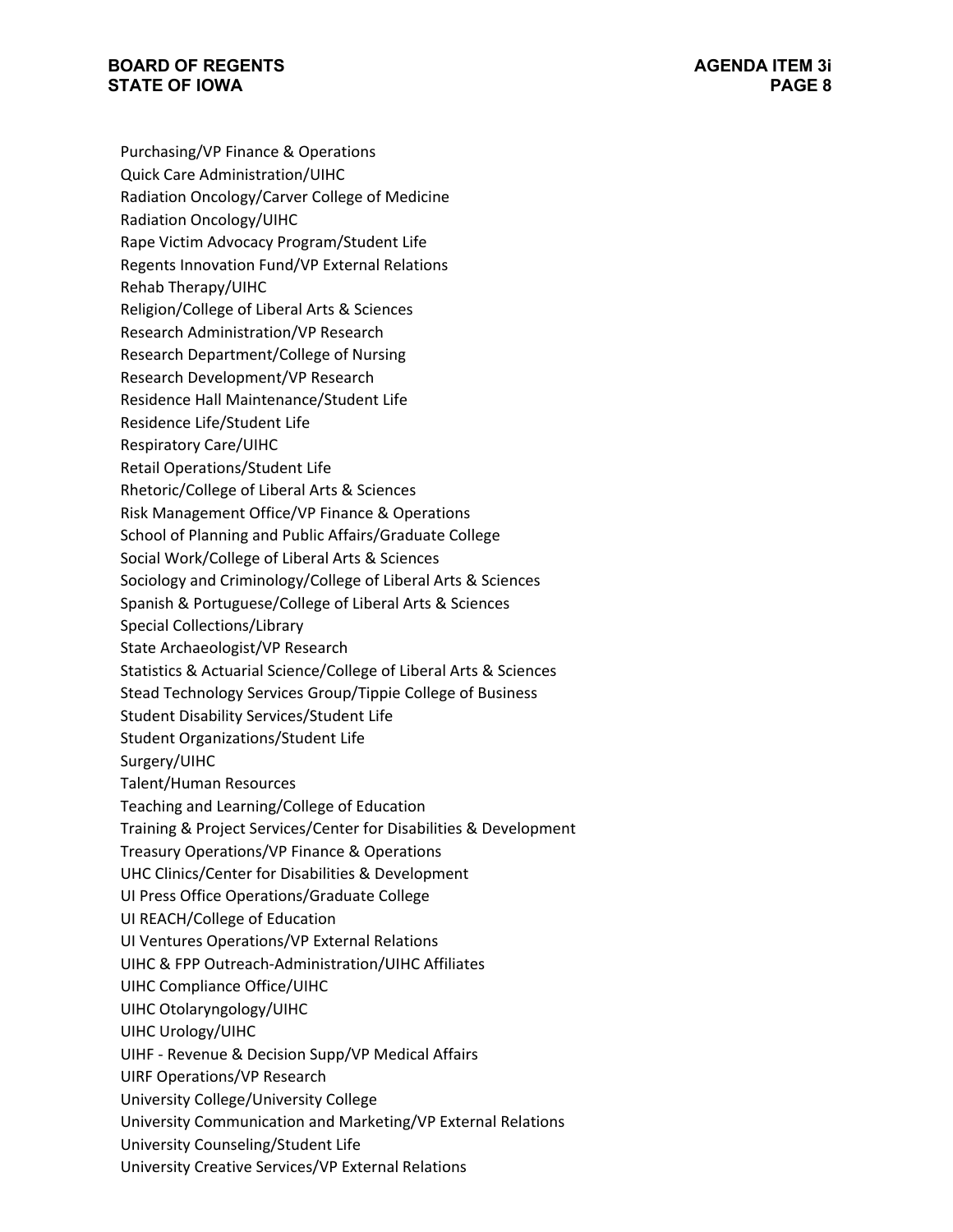University Employee Health Clinic/UIHC

University Housing Administration/Student Life

University Marketing and Media Production/VP External Relations

University News Services/VP External Relations

University of Iowa Center for Human Rights/College of Law

Urology/Carver College of Medicine

Volunteer Program/UIHC

Wellness/Student Health and Wellness

Women's Resource & Action Center/Student Life

World Languages, Literatures, and Cultures/College of Liberal Arts & Sciences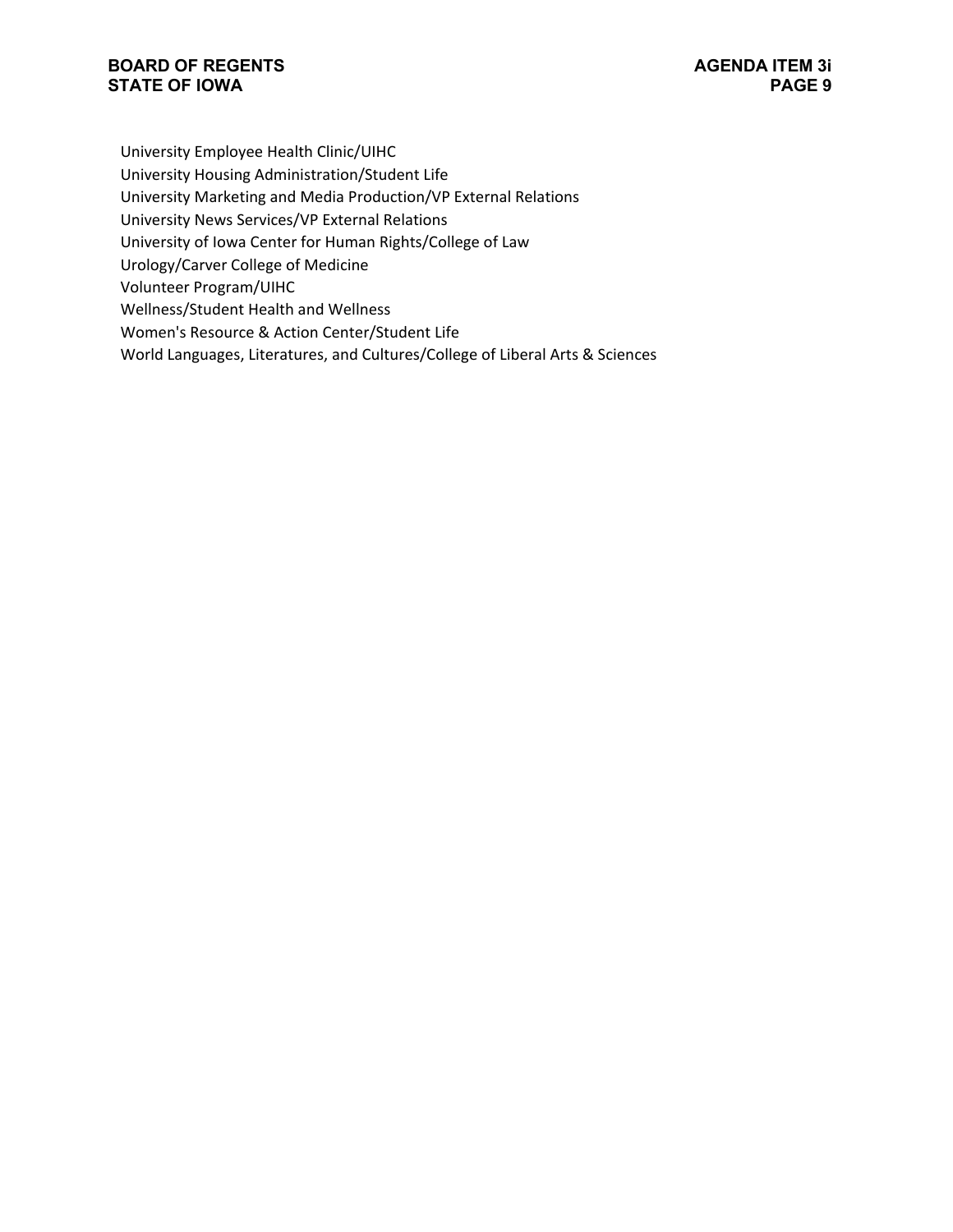#### **IOWA STATE UNIVERSITY Departments with 28 or Fewer FTEs**

AEROSPACE ENGINEERING ALUMNI ASSOCIATION AG & LIFE SCI ADMINISTRATION AGRICULTURAL & BIOSYSTEMS ENGR - ENGR AGRICULTURAL EDUCATION & STUDIES AGRICULTURE COMMUNICATIONS AGRICULTURE EXPERIMENT STATION AIR FORCE AEROSPACE STUDIES APPAREL, EVENTS & HOSPITALITY MGMT ARCHITECTURE ASSISTANT VP FOR STUDENT HEALTH SERVICES ASSOC VP ENROLLMENT MGMT ATTENDING VETERINARIAN BIOCENTURY RESEARCH FARM BIOCHEMISTRY/BIOPHYSICS & MOLC BIOL-AGLS BIOCHEMISTRY/BIOPHYSICS & MOLC BIOL-LAS BIOECONOMY INSTITUTE BIOMEDICAL SCIENCES BOOKSTORE BRENTON CENTER FOR AG INSTR TECH TRANSF **BUSINESS** BUSINESS CAREER SERVICES BUSINESS GRADUATE PROGRAM BUSINESS SERVICES BUSINESS UNDERGRADUATE PROGRAM CAMPUS ORGANIZATIONS CARRIE CHAPMAN CATT CENTER CENTER FOR AGRICULTURAL & RURAL DEVELOP CENTER FOR AGRICULTURAL LAW & TAXATION CENTER FOR BIORENEWABLE CHEMICALS CENTER FOR CROPS UTILIZATION RESEARCH CENTER FOR EXCELLENCE IN LEARN & TEACH CENTER FOR FOOD SECURITY/PUBLIC HEALTH CENTER FOR SUSTAINABLE RURAL LIVELIHOODS CHEMICAL & BIOLOGICAL ENGINEERING **CHEMISTRY** CHEMISTRY STORES CIVIL, CONSTRUCTION & ENVIRONMENTAL ENG COMMUNITIES - EXTENSION COMPUTER SCIENCE CONFERENCE PLANNING & MANAGEMENT CTR FOR NONDESTRUCTIVE EVALUATION CTR STAT & APPLCTN IN FORENSIC EVIDENCE DESIGN ADMINISTRATION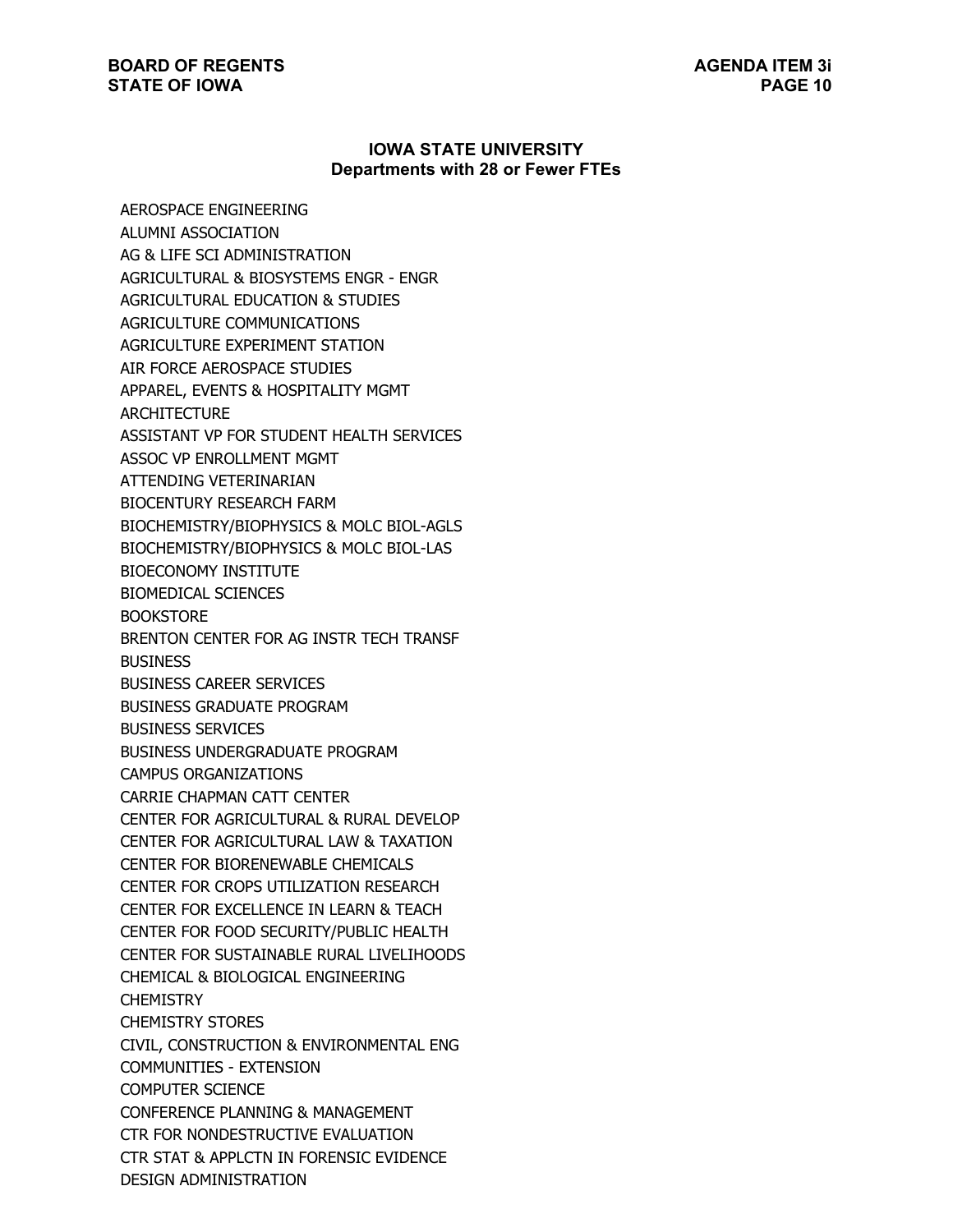DESTINATION IOWA STATE-NEW STUDENT PRGMS ECOLOGY, EVOLUTION & ORGANISMAL BIOL-LAS ECOLOGY/EVOLUTION & ORGANISMAL BIOL-AGLS ECONOMIC DVLPMNT & INDUSTRY RELATIONS ECONOMICS - LAS ECONOMICS-AGLS EDUCATIONAL TALENT SEARCH ELECTRICAL AND COMPUTER ENGINEERING ENGINEERING ADMINISTRATION ENGINEERING CAREER SERVICES ENGINEERING COLLEGE RELATIONS ENGINEERING OUTREACH PROGRAMS ENGINEERING RESEARCH INSTITUTE ENGINEERING STUDENT SERVICES ENGINEERING TECHNOLOGY SUPPORT ENGINEERING-LAS ONLINE LEARNING ENGLISH **ENTOMOLOGY** EQUAL OPPORTUNITY OFFICE EXTENSION DISTRIBUTION EXTENSION IT EXTENSION ORGANIZATIONAL ADVANCEMENT EXTENSION ORGANIZATIONAL DEVELOPMENT EXTENSION PROFESSIONAL DEVELOPMENT FACULTY SENATE FINANCE FINANCE EXTENSION FOOD SCIENCE & HUMAN NUTRITION - AGLS FOOD SCIENCE & HUMAN NUTRITION-H SCI GENETICS, DEVELOPMENT & CELL BIOLOGY-LAS GENETICS/DEVELOPMENT & CELL BIOLOGY-AGLS GEOLOGICAL AND ATMOSPHERIC SCIENCES GLOBAL AGRICULTURE PROGRAMS GOVERNMENT RELATIONS GRADUATE COLLEGE GRANTS HUB GRAPHIC DESIGN GREENLEE SCHOOL JOURNALISM/COMMUNICATION **HISTORY** HONORS PROGRAM-PRV HORTICULTURE HUMAN RESOURCES EXTENSION HUMAN SCIENCES ADMINISTRATION HUMAN SCIENCES INTERNATIONAL PROGRAMS HUMAN SCIENCES STUDENT SERVICES INDUSTRIAL & MANUFACTURING SYSTEMS ENGR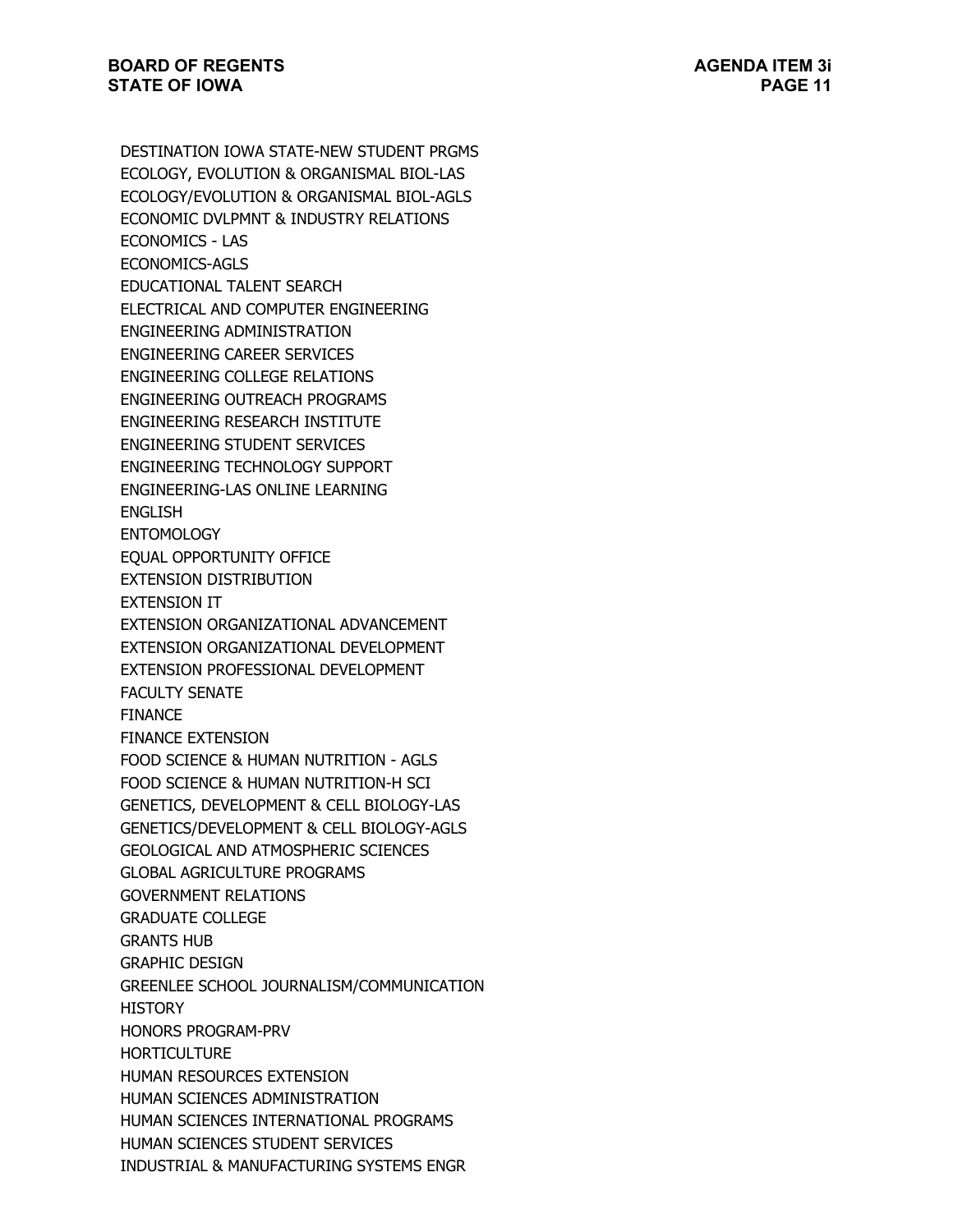INDUSTRIAL DESIGN INSTITUTE FOR DESIGN RESEARCH & OUTREACH INSTITUTIONAL RESEARCH INTENSIVE ENGLISH & ORIENTATION PROGRAM INTERNAL AUDIT INTERNATIONAL STUDENTS & SCHOLARS IOWA NUTRIENT RESEARCH CENTER IOWA SOYBEAN RESEARCH CENTER IOWA STATE RESEARCH FOUNDATION IOWA STATE UNIV RESEARCH PARK ISU PAPPAJOHN CTR FOR ENTREPRENEURSHIP IT SERVICES ACADEMIC TECHNOLOGIES IT SERVICES ADMINISTRATIVE SERVICES IT SERVICES CUSTOMER SERVICES IT SERVICES NETWORKS & COMMUNICATIONS IT SERVICES OFFICE OF CIO IT SERVICES SECURITY AND POLICIES IT SERVICES SYSTEMS & OPERATIONS KINESIOLOGY LABORATORY ANIMAL RESOURCES LEARNING COMMUNITIES LECTURES PROGRAM LIBERAL ARTS & SCI STUDENT ACADEMIC SRV LOGISTICS & SUPPORT SERVICES MANAGEMENT MATERIALS SCIENCE & ENGINEERING MATHEMATICS MECHANICAL ENGINEERING MICROBIOLOGY MICROELECTRONICS RESEARCH CTR MIDWEST PLAN SERVICE MILITARY SCIENCE & TACTICS MULTICULTURAL STUDENT AFFAIRS MUSIC AND THEATRE NANOVACCINE INSTITUTE NATURAL RESOURCE ECOLOGY AND MANAGEMENT NAVAL SCIENCE NUTRITION & WELLNESS RESEARCH CENTER OFC INTELLECTUAL PROPERTY & TECH TRANSFR OFFICE FOR RESPONSIBLE RESEARCH OFFICE OF RESEARCH INTEGRITY OMBUDS OFFICE ORIENTATION - NEW STUDENT PROGRAMS PARKING PHILOSOPHY & RELIGIOUS STUDIES PHYSICS & ASTRONOMY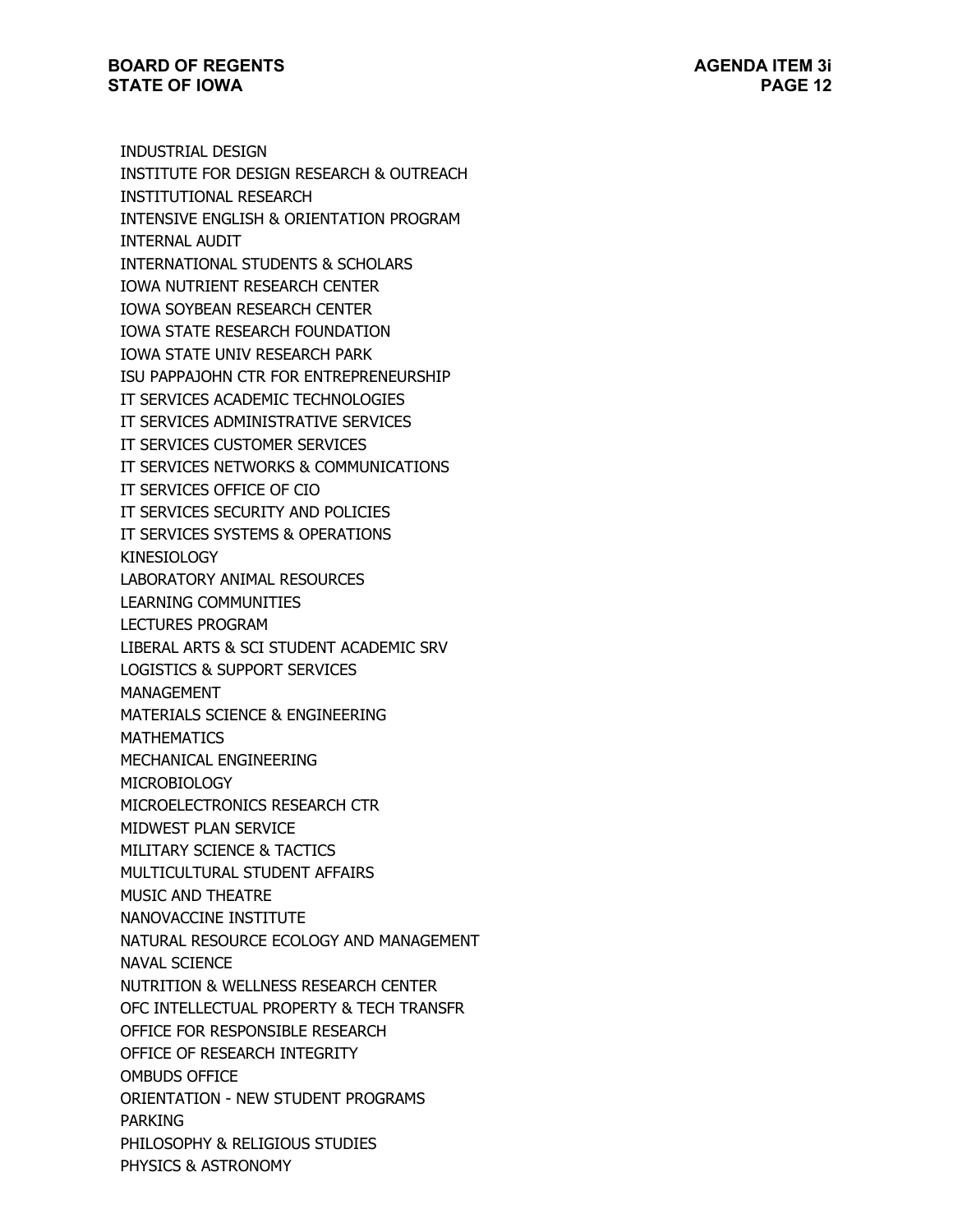PLANT SCIENCES INSTITUTE POLITICAL SCIENCE PRESIDENT PRINTING AND COPY SERVICES PROCUREMENT SERVICES PROG FOR WOMEN IN SCIENCE & ENGR **PSYCHOLOGY** RECEIVABLES OFFICE REIMAN GARDENS RISK MANAGEMENT SEED SCIENCE CENTER - EXPERIMENT STATION SENIOR VICE PRESIDENT & PROVOST SMALL BUSINESS DEVELOPMENT CENTER SOCIOLOGY - AGLS SOCIOLOGY - LAS SPONSORED PROGRAMS ADMINISTRATION SR VICE PRES FOR UNIVERSITY SERVICES **STATISTICS** STUDENT COUNSELING SERVICE STUDENT FINANCIAL AID STUDENT SUPPORT SERVICES PROGRAM STUDENT WELLNESS STUDY ABROAD CENTER SUPPLY CHAIN & INFORMATION SYSTEMS TRADEMARK OFFCE TRANSPORTATION SERVICES TREASURER UNIVERSITY COUNSEL UNIVERSITY MARKETING & PROMOTIONS UNIVERSITY MUSEUMS UNIVERSITY RELATIONS UPWARD BOUND VALUE ADDED AGRICULTURE-EXTENSION VEENKER MEMORIAL GOLF COURSE VET DIAGNOSTIC & PRODUCTION ANIMAL MED VET MICROBIOLOGY & PREVENTIVE MEDICINE VETERINARY CLINICAL SCIENCES VETERINARY PATHOLOGY VICE PRESIDENT EXTENSION AND OUTREACH VICE PRESIDENT FOR DIVERSITY & INCLUSION VICE PRESIDENT FOR RESEARCH VICE PRESIDENT STUDENT AFFAIRS VIRTUAL REALITY APPLICATIONS CTR VP STUDENT AFFAIRS ASSESSMENT & RESEARCH WATER RESOURCES RESEARCH INSTITUTE WOI RADIO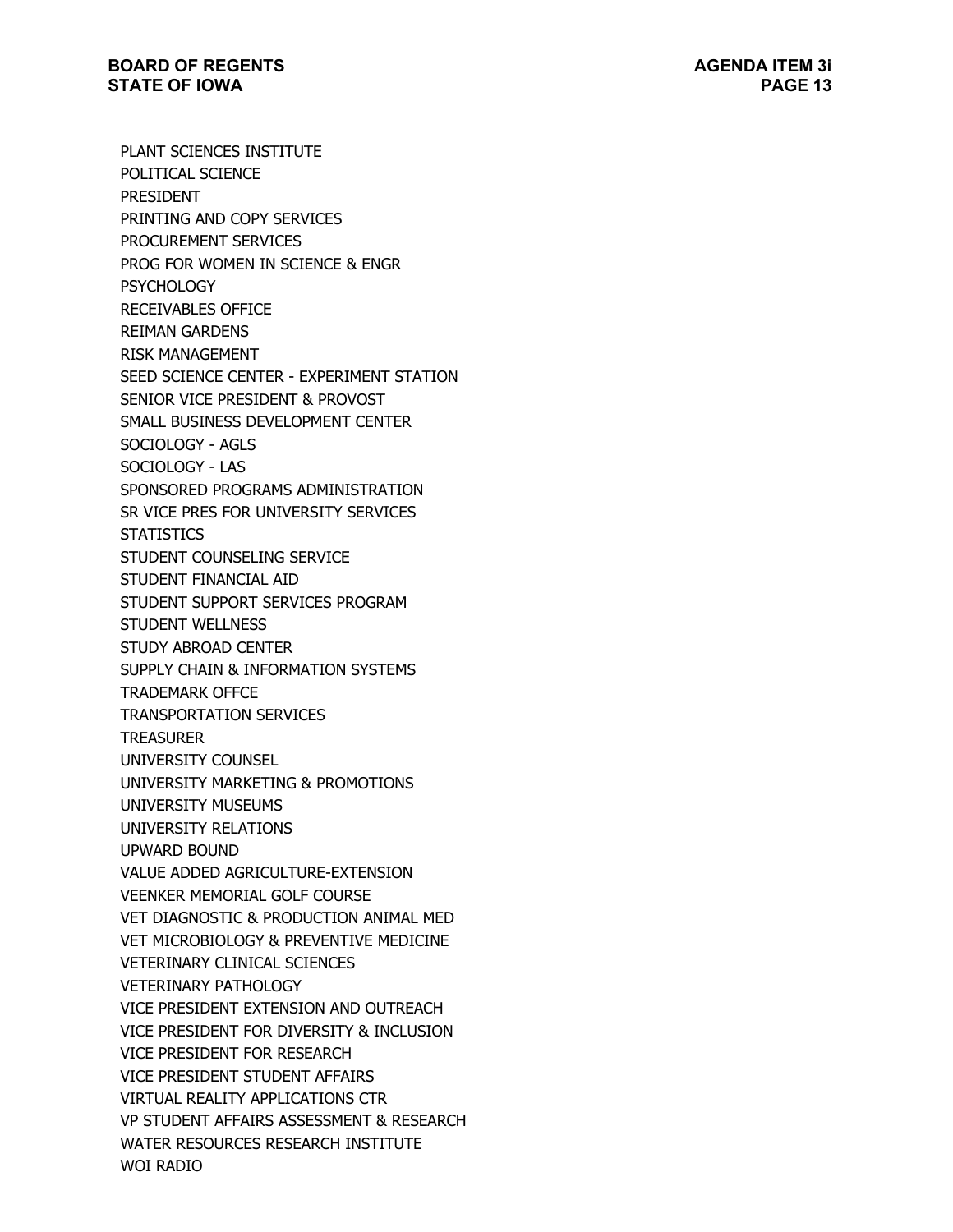WOMEN'S CENTER - STUDENT AFFAIRS WORLD LANGUAGES AND CULTURES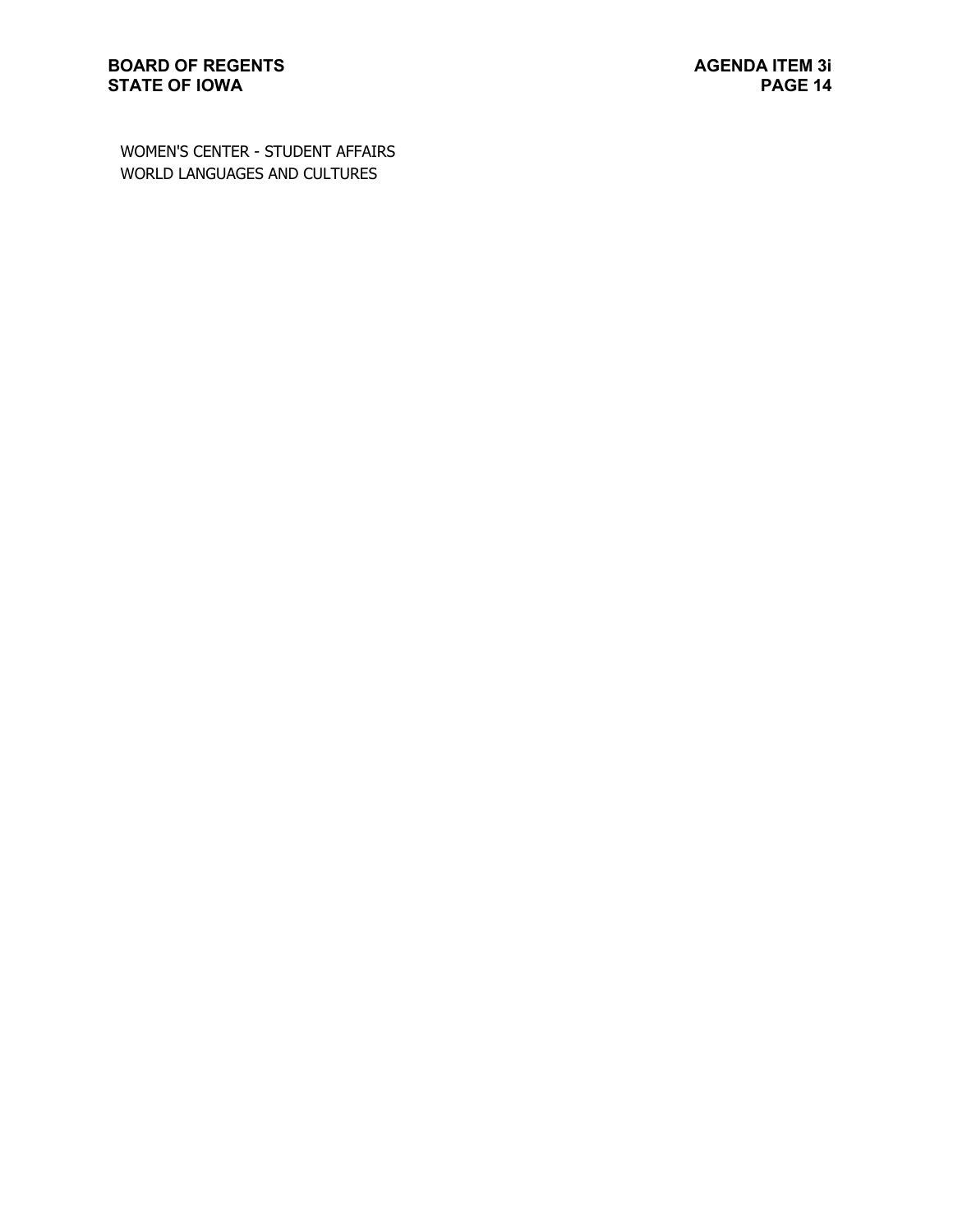# **UNIVERSITY OF NORTHERN IOWA Departments with 28 or Fewer FTEs**

| <b>Academic Advising</b><br><b>Academic Affairs</b><br>Accounting                         |
|-------------------------------------------------------------------------------------------|
| Applied Human Sciences, School of<br>Art                                                  |
| <b>Biology</b>                                                                            |
| <b>Board &amp; Governmental Relations</b>                                                 |
| <b>Broadcasting Services</b>                                                              |
| <b>Budget Office</b>                                                                      |
| <b>Business Operations</b>                                                                |
| <b>Career Services</b>                                                                    |
| Center for Early Developmental Education                                                  |
| <b>Center for Educational Transformation</b>                                              |
| Center for Energy & Environmental Education                                               |
| Center for Excellence in Teaching & Learning                                              |
| Center for Social & Behavioral Research<br>Center for Teaching & Learning Mathematics     |
| <b>Center for Violence Prevention</b>                                                     |
| Chemistry & Biochemistry                                                                  |
| Child Development Center                                                                  |
| <b>Classic Upward Bound</b>                                                               |
| College of Business Administration                                                        |
| <b>College of Business Professional Distinction Operations</b>                            |
| College of Education                                                                      |
| <b>College of Education Student Advising</b>                                              |
| College of Humanities, Arts & Sciences                                                    |
| College for Social & Behavioral Sciences                                                  |
| <b>Communication &amp; Media</b>                                                          |
| <b>Communication Sciences &amp; Disorders</b>                                             |
| <b>Community Engagement</b>                                                               |
| Compliance & Equity Management                                                            |
| <b>Computer Science</b>                                                                   |
| <b>Continuing Education &amp; Special Programs</b><br>Culture & Intensive English Program |
| Curriculum & Instruction                                                                  |
| Dean of Students                                                                          |
| Diversity, Inclusion & Social Justice                                                     |
| Earth & Environmental Sciences                                                            |
| Economics                                                                                 |
| <b>Educational Opportunity Center</b>                                                     |
| Ed Psych, Foundations & Ldrshp Studies                                                    |
| <b>Educational Talent Search</b>                                                          |
| Environmental Health & Safety                                                             |
| EOP/SCS                                                                                   |
|                                                                                           |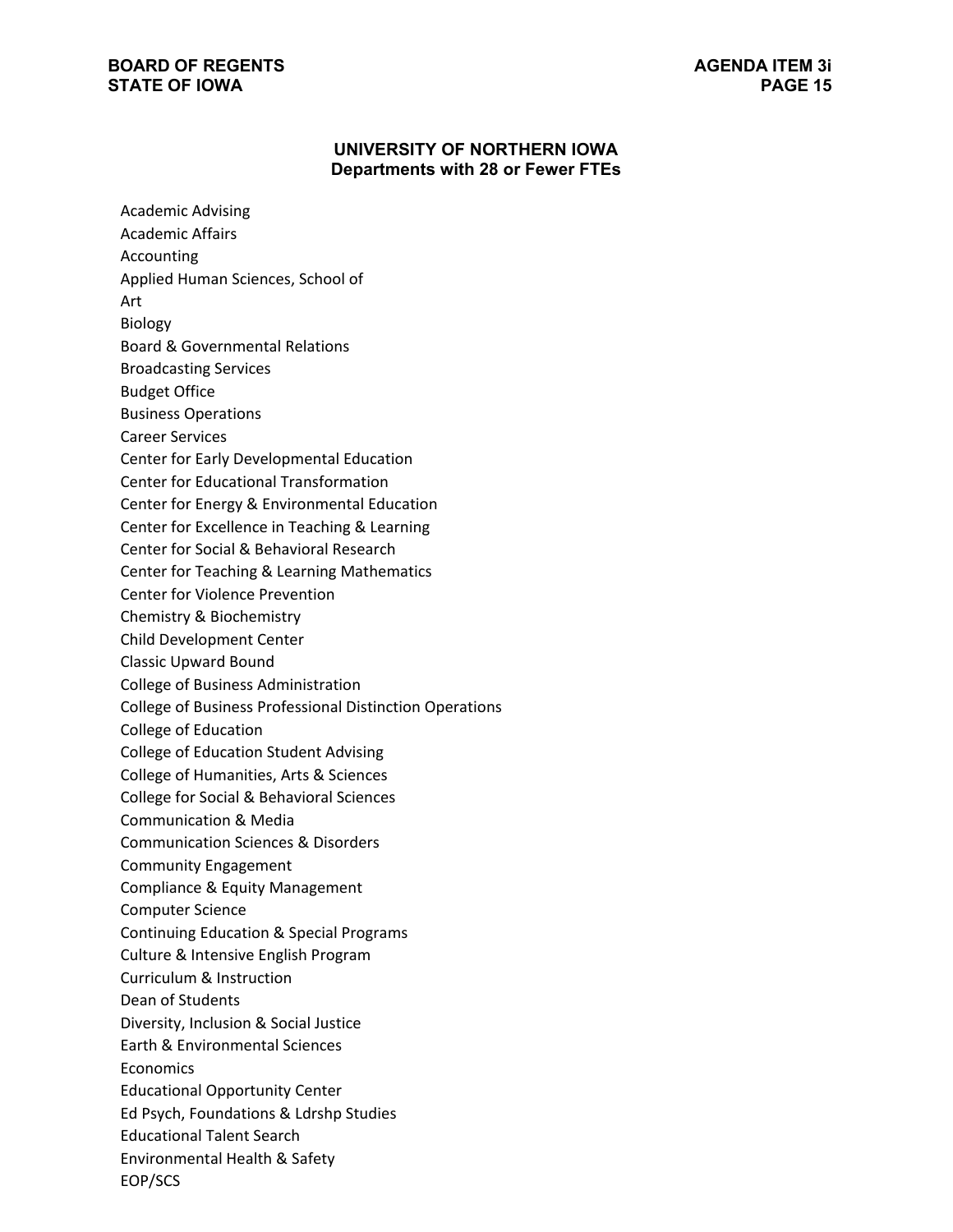Finance Finance & Operations Financial Accounting & Reporting Services Financial Aid Gallagher-Bluedorn Performing Arts Center Geography Graduate College Health, Recreation & Community Services **History** Human Resource Services IA Math Science Educational Partnership Individual Studies Institutional Research & Effectiveness Internal Audit International Programs International Services Instructional Resources & Technology Services Jacobson Center for Comprehensive Literacy Kinesiology Languages & Literatures Learning Center Management Marketing & Entrepreneurship Mathematics Metal Casting Center Military Science-ROTC Music, School of North American Review Northern Iowan Philosophy & World Religions Physics Political Science President's Office Psychology Public Safety Recycling & Reuse Technology Transfer Center Registrar's Office Research & Sponsored Programs Science Education Social Work Sociology, Anthropology & Criminology Southwest Iowa Regents Center Special Education Student Accessibility Services Student Affairs Student Life & Event Services